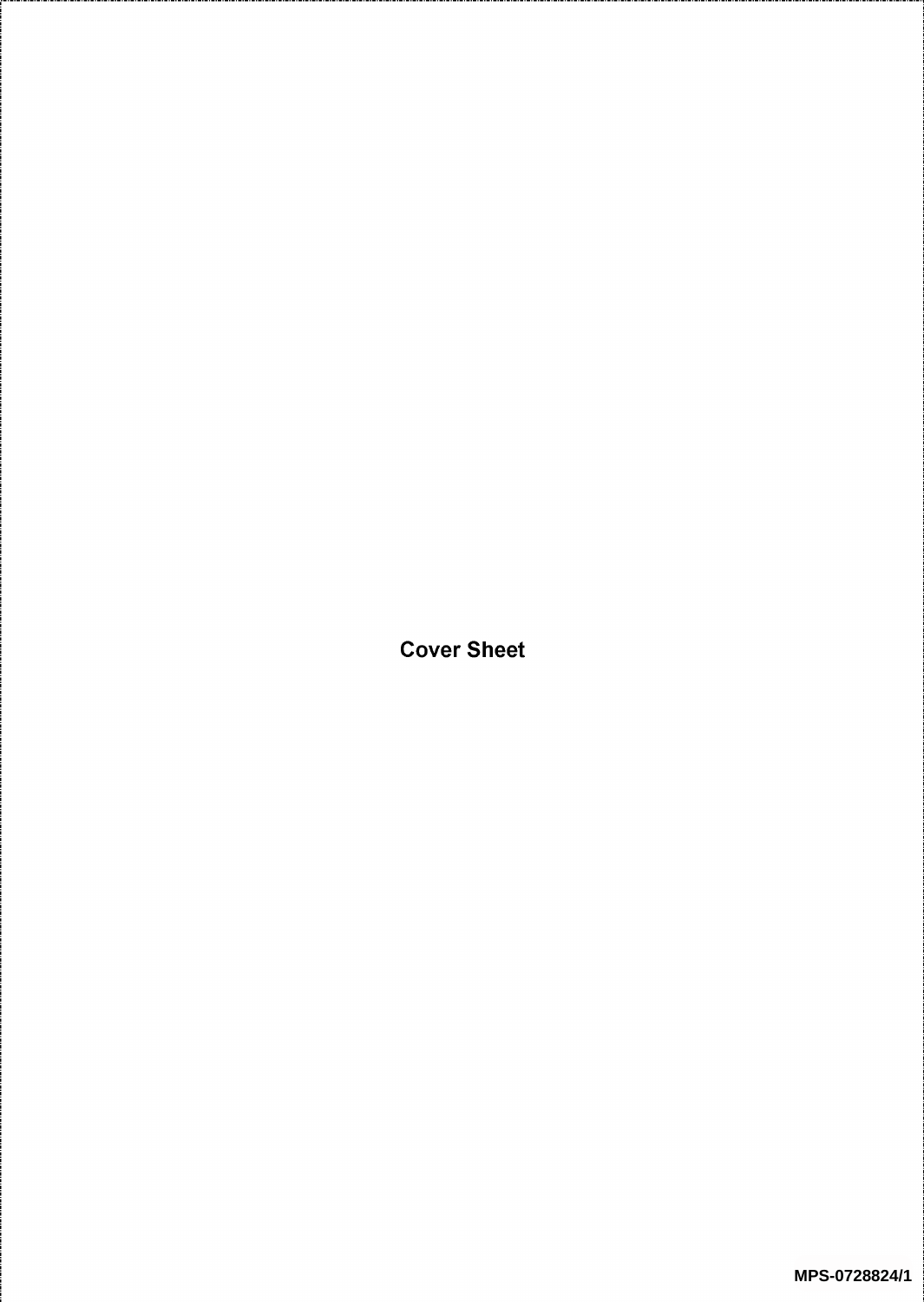



CONCRETE

キミパ

 $[P.T.O.]$ 

## **MPS-0728824/2**

 $\mathbb{M}, \mathbb{P}$  .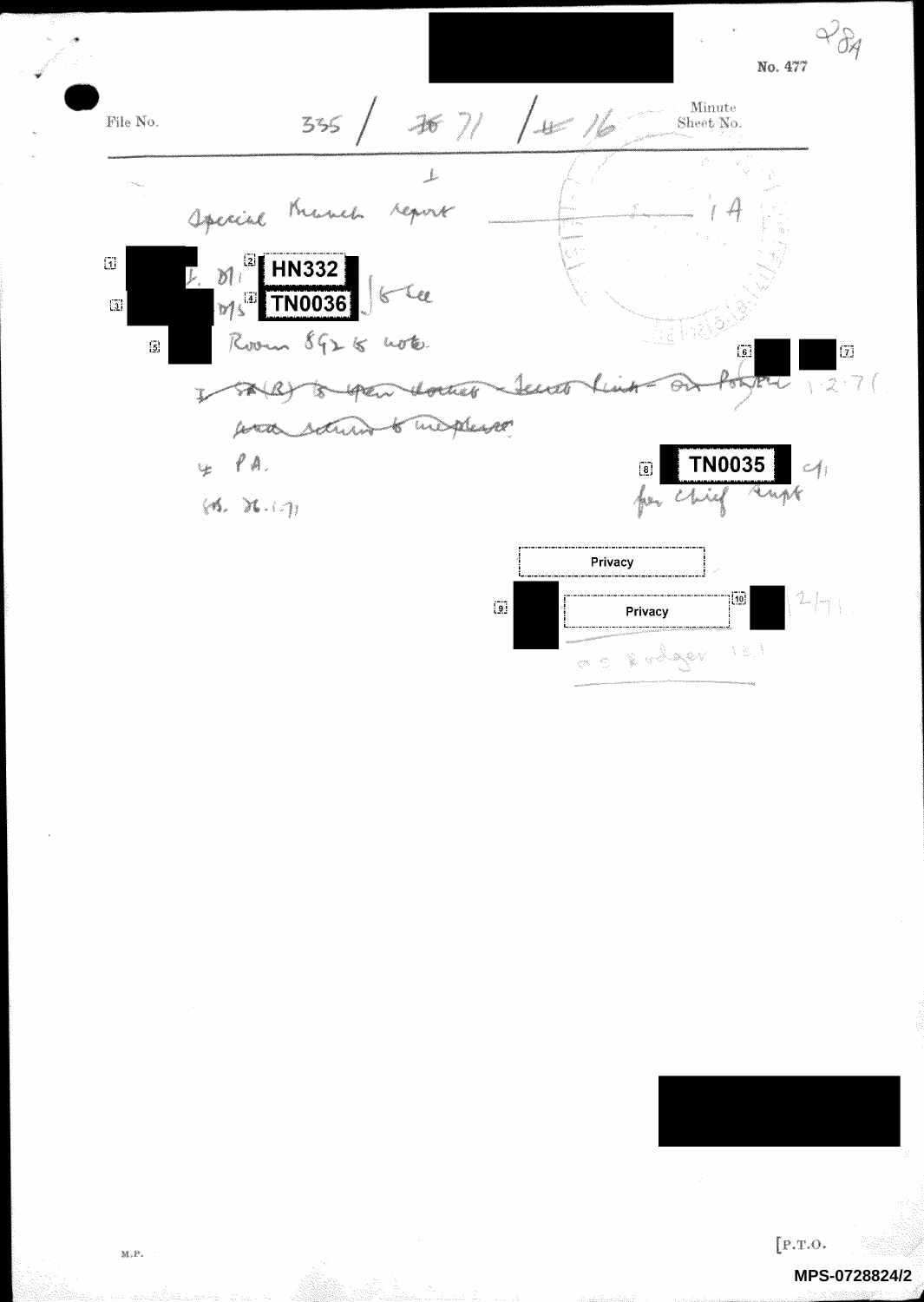

L<sub>1</sub> (Plain)

**Special Report** 

SUBJECT.....................

**MOSWEEDS** Cumann'

of Sinn Fein.

**Reference to Papers** 

'Terence

335/70/11

 $S. B$ 

POLICE METROPOLITAN

 $\overline{12}$ 

## SPECIAL BRANCH

26th day of ...... 

The following information has been received from a reliable  $\mathbf{1}_{\bullet}$ source:-

"The name for the Sinn Fein Branch in the Hammersmith area is the Terence McSWEENEY Cumann. The Chairman is Privacy<br>Privacy Secretary Privacy and Treasurer Privacy has responsibility for the sale and distribution Privacy of the Republican newspaper 'An Phoblacht'.

This branch has an active membership of about 12 and meets fortnightly on Thursdays at 8.30 pm in the Westcott Lodge, P.H., Lower Mall, Hammersmith. The room is booked in the name of a ficticious organisation - Irish Folklore - by Privacy Privacy

The next meeting of this branch of Sinn Fein will take place on Thursday 4 February 1971 at 8.30 pm".

Special Branch references to persons mentioned in this report  $2.$ are given in the attached appendix.

| <br>19, | .<br>п |                                     |
|---------|--------|-------------------------------------|
|         | Уú     | $_{\rm{min}}$<br>h in<br><b>COL</b> |

Submitted:

Inspector



M.P.-70-83694/20M W112

 $50703$